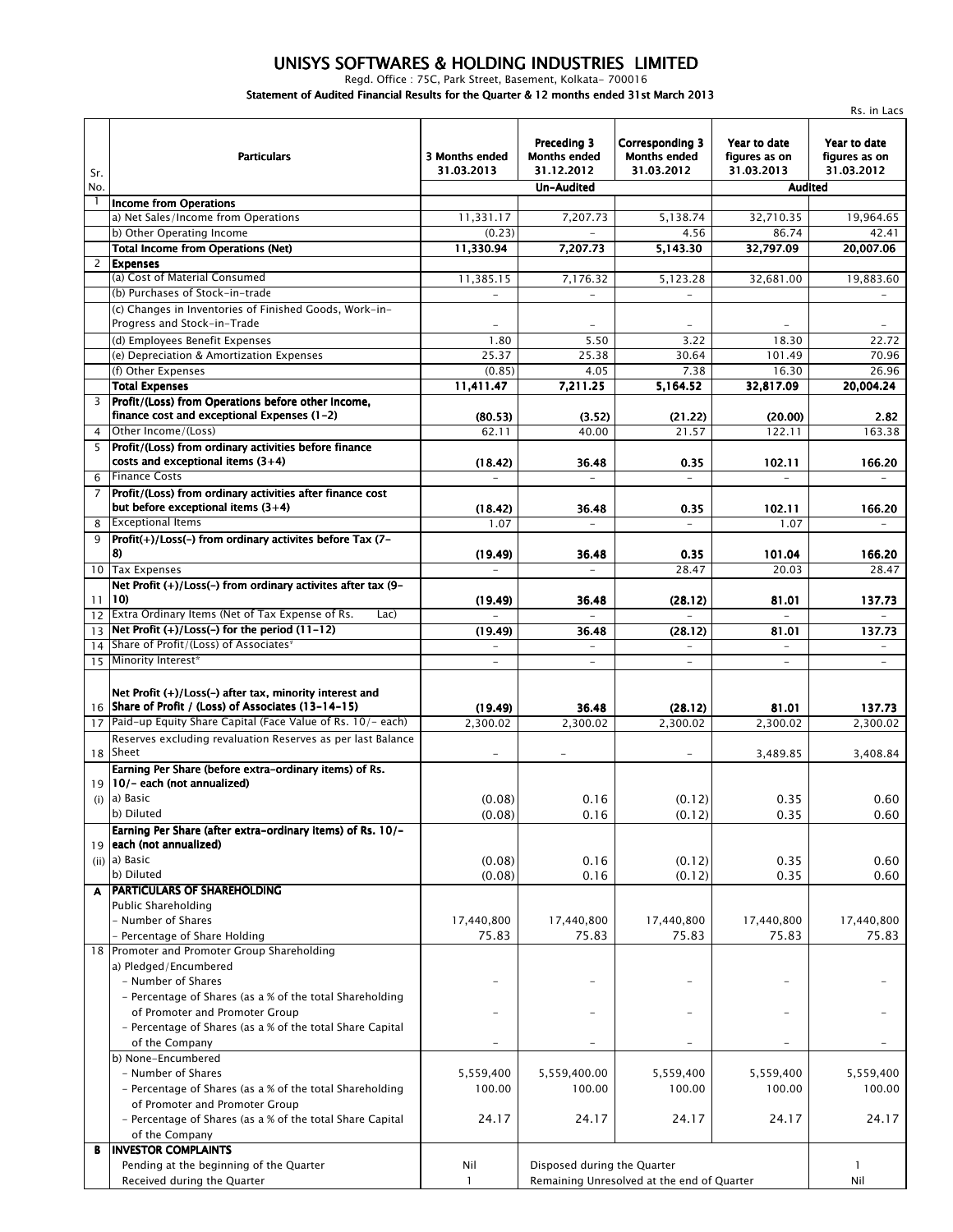#### *UNISYS SOFTWARES & HOLDING INDUSTRIES LIMITED*

*Regd. Office : 75C, Park Street, Basement, Kolkata- 700016*

*Audited Segment Results for the Quarter & 12 months ended 31st March 2013*

|            |                                             |                              |                                                  |                                                             |                                             | Rs. in Lacs                                 |  |
|------------|---------------------------------------------|------------------------------|--------------------------------------------------|-------------------------------------------------------------|---------------------------------------------|---------------------------------------------|--|
| Sr.<br>No. | <b>Particulars</b>                          | 3 Months ended<br>31.03.2013 | Preceding 3<br><b>Months ended</b><br>31.12.2012 | <b>Corresponding 3</b><br><b>Months ended</b><br>31.03.2012 | Year to date<br>figures as on<br>31.03.2013 | Year to date<br>figures as on<br>31.03.2012 |  |
|            |                                             |                              | Un-Audited                                       |                                                             |                                             | <b>Audited</b>                              |  |
|            | Segment Revenue                             |                              |                                                  |                                                             |                                             |                                             |  |
| a)         | Sale of Software & Hardware / Mobile        | 11,331.17                    | 7,207.73                                         | 5,138.74                                                    | 32,710.35                                   | 19,964.65                                   |  |
| b)         | <b>Investment Activities</b>                | (0.23)                       | $\overline{\phantom{a}}$                         | 4.56                                                        | 86.74                                       | 163.38                                      |  |
| C)         | Other Income                                | 62.11                        | 40.00                                            | 21.57                                                       | 122.11                                      | 42.41                                       |  |
|            | <b>Total Income from Operations</b>         | 11,393.05                    | 7,247.73                                         | 5,164.87                                                    | 32,919.20                                   | 20,170.44                                   |  |
| 2          | Segment Profit/(Loss) before Interest & Tax |                              |                                                  |                                                             |                                             |                                             |  |
| a)         | Sale of Software & Hardware / Mobile        | (7.20)                       | 15.00                                            | (18.09)                                                     | 38.00                                       | 2.82                                        |  |
| b)         | <b>Investment Activities</b>                | (11.22)                      | 21.48                                            | 18.44                                                       | 64.11                                       | 163.38                                      |  |
| C)         | <b>Other Unallocable Activities</b>         |                              | $\overline{\phantom{0}}$                         | $\overline{\phantom{a}}$                                    |                                             | $\overline{\phantom{0}}$                    |  |
|            | Profit before Tax                           | (18.42)                      | 36.48                                            | 0.35                                                        | 102.11                                      | 166.20                                      |  |
| 3.         | Capital Employed                            |                              |                                                  |                                                             | $\overline{\phantom{a}}$                    |                                             |  |
| a)         | Software & Hardware / Mobile                | 1,922.12                     | 1,122.15                                         | 4,343.52                                                    | 1,922.12                                    | 4,343.52                                    |  |
| b)         | <b>Investment Activities</b>                | 22,886.23                    | 18,886.23                                        | 20,514.51                                                   | 22,886.23                                   | 20,514.51                                   |  |
| C)         | <b>Other Unallocable Activities</b>         | 203.02                       | 228.39                                           | 304.51                                                      | 203.02                                      | 304.51                                      |  |
|            | <b>Total</b>                                | 25,011.37                    | 20,236.77                                        | 25,162.54                                                   | 25,011.37                                   | 25,162.54                                   |  |

*Notes :*

*1. Above resultes were reviewed by Audit Committee taken on record in Board Meeting held on 30th May, 2013.*

*3. The figures of last Quarter are the balancing figures between Audited figures in respect of full financial year and the published year to date figures upto the 3rd Quarter of the Current Financial Year.*

*3. The Auditors of the Company have carried out "Limited Review" of the above financial Results.*

*4. Figures of Previous Year/Period have been re-arranged/re-casted wherever necessary.*

*For Unisys Softwares & Holding Industries Ltd.*

*Place : Kolkata*

### *Sd/-*

*Date : 30th May, 2013. Jagdish Prasad Purohit Managing Director*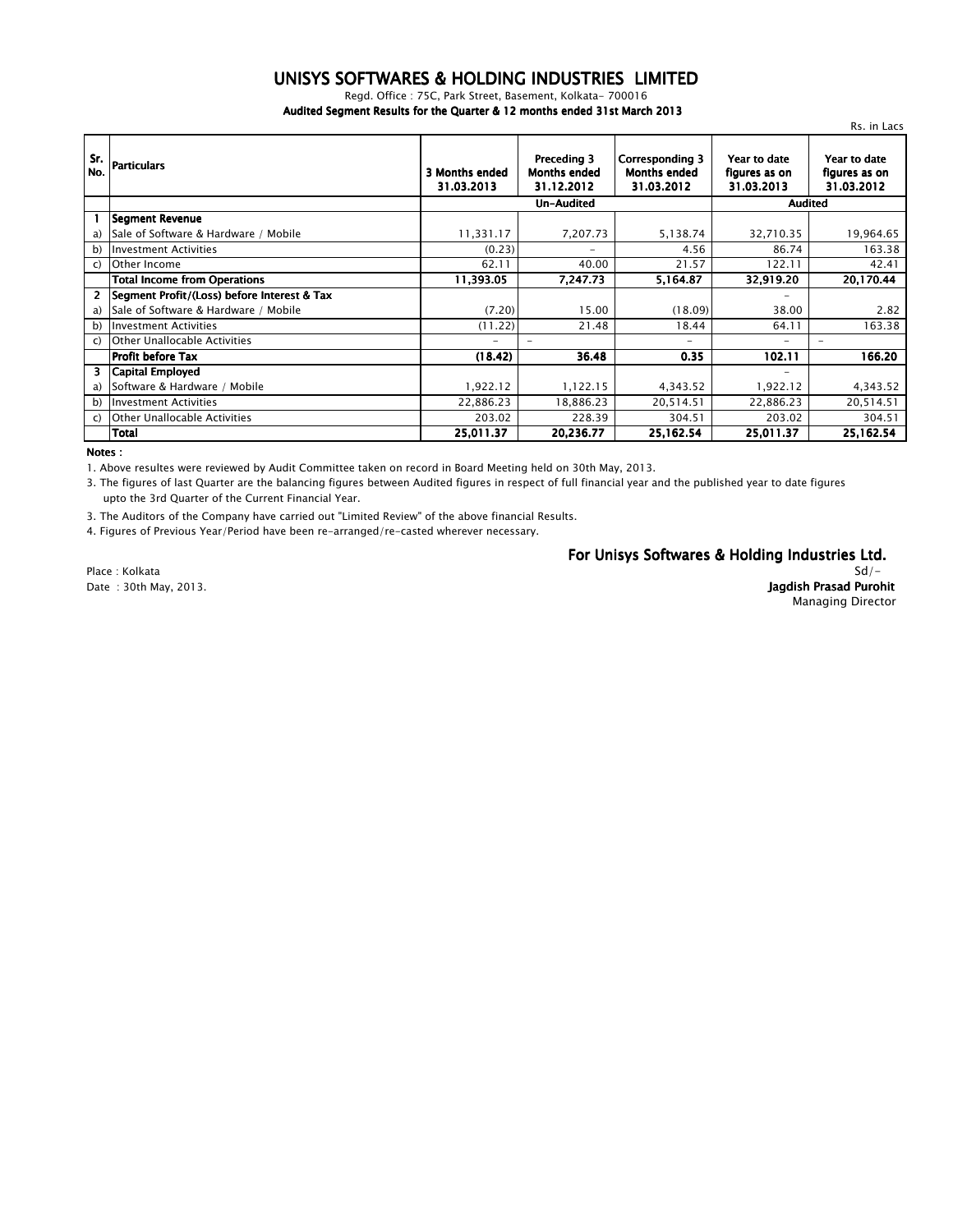## UNISYS SOFTWARES & HOLDING INDUSTRIES LTD Statement of Assets & Liabilities

| Rs. in Lacs |                                                                       |                       |                       |  |  |
|-------------|-----------------------------------------------------------------------|-----------------------|-----------------------|--|--|
|             |                                                                       | For the Year Ended    |                       |  |  |
|             | <b>Particulars</b>                                                    | 31st March 2013       | 31st March 2012       |  |  |
|             |                                                                       | Audited               | Audited               |  |  |
| Α           | <b>EQUITY &amp; LIABILITIES</b>                                       |                       |                       |  |  |
| 1           | Shareholders' Fund                                                    |                       |                       |  |  |
|             | (a) Share Capital                                                     | 2,300.02              | 2,300.02              |  |  |
|             | (b) Reserves and Surplus<br>(c) Money Received against Share Warrants | 3,489.85              | 3,408.84              |  |  |
|             | Sub-Total - Share Holders Fund                                        | 5,789.87              | 5,708.86              |  |  |
|             |                                                                       |                       |                       |  |  |
|             | 2 Share Capital Money (Pending Allotment                              |                       |                       |  |  |
|             | 3 Minority Interest*                                                  |                       |                       |  |  |
|             | 4 Non Current Liabilities                                             |                       |                       |  |  |
|             | (a) Long Term Borrowings                                              |                       |                       |  |  |
|             | (b) Deferred Tax Liabilities (Net)                                    |                       |                       |  |  |
|             | (c) Other Long Term Liabilities                                       |                       |                       |  |  |
|             | (d) Long Term Provisions                                              |                       |                       |  |  |
|             | Sub-Total - Long Term Liabilities                                     |                       |                       |  |  |
|             | 5 Current Liabilities                                                 |                       |                       |  |  |
|             | (a) Short Term Borrowings                                             |                       |                       |  |  |
|             | (b) Trade Payables<br>(c) Other Current Liabilities                   | 11,798.23<br>7,992.09 | 16,069.40<br>3,393.71 |  |  |
|             | (d) Short Term Provisions                                             | 20.06                 | 26.82                 |  |  |
|             | Sub-Total - Current Liabilities                                       | 19,810.38             | 19,489.93             |  |  |
|             |                                                                       |                       |                       |  |  |
|             | <b>TOTAL EQUITY &amp; LIABILITIES</b>                                 | 25,600.25             | 25,198.79             |  |  |
| B           | <b>ASSETS</b>                                                         |                       |                       |  |  |
| 1           | Non-Current Assets<br>(a) Fixed Assets                                | 203.02                | 304.51                |  |  |
|             | (b) Goodwill on Consolidation*                                        |                       |                       |  |  |
|             | (c) Non-Current Investments                                           | 13,369.56             | 14,910.69             |  |  |
|             | (d) Deferred Tax Assets (Net)                                         |                       |                       |  |  |
|             | (e) Long Term Loans & Advances                                        |                       |                       |  |  |
|             | (f) Other Non-Current Assets                                          | 18.36                 | 18.36                 |  |  |
|             | Sub-Total - Non Current Assets                                        | 13,590.94             | 15,233.56             |  |  |
|             | 2 Current Assets                                                      |                       |                       |  |  |
|             | (a) Current Investments                                               |                       |                       |  |  |
|             | (b) Inventories                                                       | 554.34                |                       |  |  |
|             | (c) Trade Receivables                                                 | 1,922.13              | 4,343.52              |  |  |
|             | (d) Cash & Cash Equivalents                                           | 16.18                 | 17.89                 |  |  |
|             | (e) Short Term Loans & Advances<br>(f) Other Current Assets           | 9,495.56<br>21.10     | 5,603.82              |  |  |
|             | Sub-Total - Current Assets                                            | 12,009.31             | 9,965.23              |  |  |
|             | <b>TOTAL - ASSETS</b>                                                 |                       |                       |  |  |
|             |                                                                       | 25,600.25             | 25,198.79             |  |  |